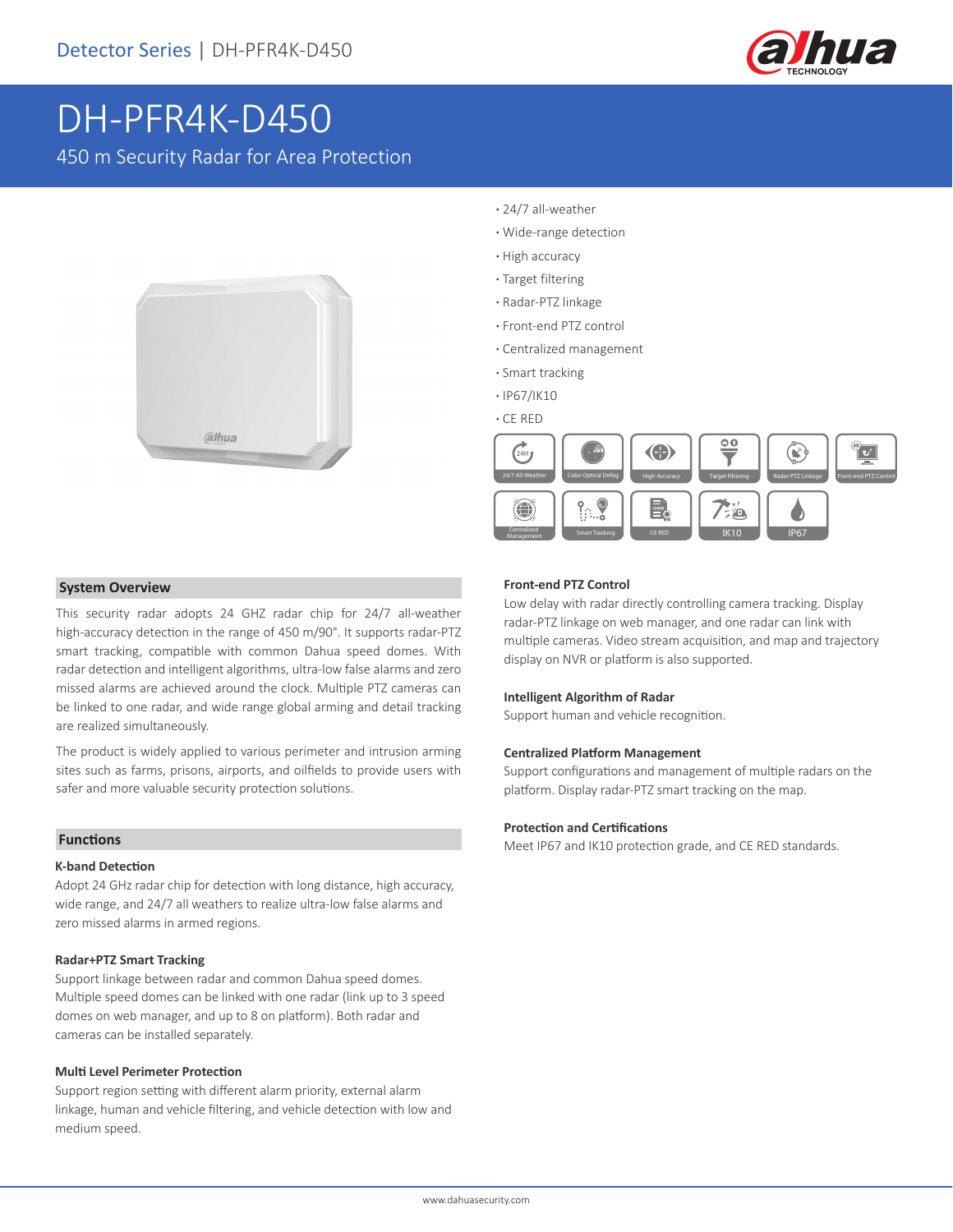# Detector Series | DH-PFR4K-D450

| <b>Technical Specification</b> |                                                                                                                                                                   |
|--------------------------------|-------------------------------------------------------------------------------------------------------------------------------------------------------------------|
| Performance                    |                                                                                                                                                                   |
| Max. Number of Targets         | 32                                                                                                                                                                |
| <b>Detection Distance</b>      | Human: 450.0 m (1476.38 ft)<br>Vehicle: 600.0 m (1968.50 ft)                                                                                                      |
| <b>Detection Angle</b>         | Horizontal: 90°<br>Vertical: 13°                                                                                                                                  |
| Max. Detection Speed           | 80 km/h, continuous trajectory                                                                                                                                    |
| Min. Detection Speed           | 1.8 km/h, continuous trajectory                                                                                                                                   |
| <b>Distance Accuracy</b>       | $± 1.5$ m ( $± 4.92$ ft)                                                                                                                                          |
| Angle Accuracy                 | ±1°                                                                                                                                                               |
| Max. Number of Areas           | 10                                                                                                                                                                |
| <b>Modulation Type</b>         | <b>FMCW</b>                                                                                                                                                       |
| Scan Frequency                 | 8 Hz                                                                                                                                                              |
| <b>Operating Frequency</b>     | 24 GHz                                                                                                                                                            |
| <b>Detection Target Type</b>   | Human and vehicle                                                                                                                                                 |
| Function                       |                                                                                                                                                                   |
| Radar+PTZ Smart Tracking       | Supported on web manager                                                                                                                                          |
| <b>Track Mode</b>              | Tour, distance priority, and time priority                                                                                                                        |
| <b>Region Setting</b>          | Alarm area, pre-warning area, and shield area                                                                                                                     |
| <b>Target Filtering</b>        | Human and vehicle filtering                                                                                                                                       |
| Record Mode                    | Manual record, scheduled record, and alarm record<br>Record priority: Manual>Alarm>Scheduled                                                                      |
| Restore to Factory Default     | Restore to default settings with one click                                                                                                                        |
| Security                       | Authorized username and password, MAC address<br>binding, HTTPS encryption, IEEE 802.1x, and<br>network access control                                            |
| Positioning                    | GPS, Glonass                                                                                                                                                      |
| Map Encoding                   | Yes                                                                                                                                                               |
| Network                        |                                                                                                                                                                   |
| Ethernet                       | RJ-45 (10Base-T/100Base-TX)                                                                                                                                       |
| Protocol                       | IPv4/IPv6, HTTP, HTTPS, SSL, TCP/IP, UDP, UPnP,<br>ICMP, IGMP, SNMP, RTSP, RTP, SMTP, NTP, DHCP,<br>DNS, PPPOE, DDNS, FTP, IP Filter, QoS, Bonjour, and<br>802.1x |
| Interoperability               | ONVIF Profile S&G, CGI                                                                                                                                            |
| <b>User Management</b>         | 19                                                                                                                                                                |
| Storage                        | NAS; FTP; micro SD card (256 G)                                                                                                                                   |
| <b>Browser</b>                 | IE: Versions later than IE7<br>Google: Versions earlier than Chrome45<br>Firefox: Versions earlier than Firefox46                                                 |
| Management Software            | <b>DSS</b>                                                                                                                                                        |
| Port                           |                                                                                                                                                                   |
| Alarm Input                    | 1 channel (support 5V DC potential and 5mA<br>current)                                                                                                            |
| Alarm Output                   | 5 channels (wet contact; support max 12V DC<br>potential and max 300mA current)                                                                                   |

| Alarm Linkage                 | Snapshots, radar-PTZ linkage, SD card record, alarm<br>triggering output, electronic map displaying, and<br>email sending                     |  |
|-------------------------------|-----------------------------------------------------------------------------------------------------------------------------------------------|--|
| Alarm Event                   | Radar alarm, no SD card, insufficient SD card<br>storage, SD card error, network disconnection, IP<br>conflict, full disk, and illegal access |  |
| SD Card                       | Yes                                                                                                                                           |  |
| <b>Indicator Light</b>        | Network connection: Yellow<br>Running status: Red/Green<br>Power: Green                                                                       |  |
| Power                         |                                                                                                                                               |  |
| Power Supply                  | DC 12V (±30%), AC 24V (±30%), PoE (802.3at)                                                                                                   |  |
| <b>Power Consumption</b>      | Basic: 20W<br>Max.: 24W                                                                                                                       |  |
| Environment                   |                                                                                                                                               |  |
| <b>Operating Temperature</b>  | $-40^{\circ}$ C to +65°C (-40°F to +149°F)                                                                                                    |  |
| <b>Operating Humidity</b>     | ≤95% (RH)                                                                                                                                     |  |
| Storage Temperature           | $-40^{\circ}$ C to +80°C ( $-40^{\circ}$ F to +176°F)                                                                                         |  |
| <b>Storage Humidity</b>       | ≤95% (RH)                                                                                                                                     |  |
| <b>Protection Grade</b>       | IP67/IK10                                                                                                                                     |  |
| <b>ESD</b>                    | Contact discharge: 6k<br>Air discharge: 8k                                                                                                    |  |
| <b>Surge Protection Grade</b> | Common mode: ± 6kV<br>Differential Mode: ± 2kV                                                                                                |  |
| General                       |                                                                                                                                               |  |
| <b>Product Color</b>          | White                                                                                                                                         |  |
| Casing                        | ADC12+PC                                                                                                                                      |  |
| <b>Product Dimensions</b>     | 244.9 mm × 184.9 mm × 61.2 mm<br>$(9.64" \times 7.28" \times 2.41")$                                                                          |  |
| <b>Packaging Dimensions</b>   | 328.0 mm × 146.0 mm × 278.0 mm<br>$(12.90" \times 5.75" \times 10.95")$                                                                       |  |
| Net Weight                    | 2.0 kg (4.41 lb)                                                                                                                              |  |
| <b>Gross Weight</b>           | 3.2 kg (7.06 lb)                                                                                                                              |  |
| <b>Installation Method</b>    | Wall mount, ceiling mount, pole mount                                                                                                         |  |
| <b>Installation Height</b>    | 3.0 m to 5.0 m (3.0 m recommended) (9.84 ft to<br>16.40 ft) (9.84 ft recommended)                                                             |  |
| <b>Installation Position</b>  | Separate or integrated installation                                                                                                           |  |
| Certification                 |                                                                                                                                               |  |
| Certifications                | CE: EN 50385; EN 55032; EN 55024; EN 55035;<br>EN 50130-4; ETSI EN 301 489-1; ETSI EN 301 489-3;<br>EN 60950-1<br>CE RED: EN 300440           |  |